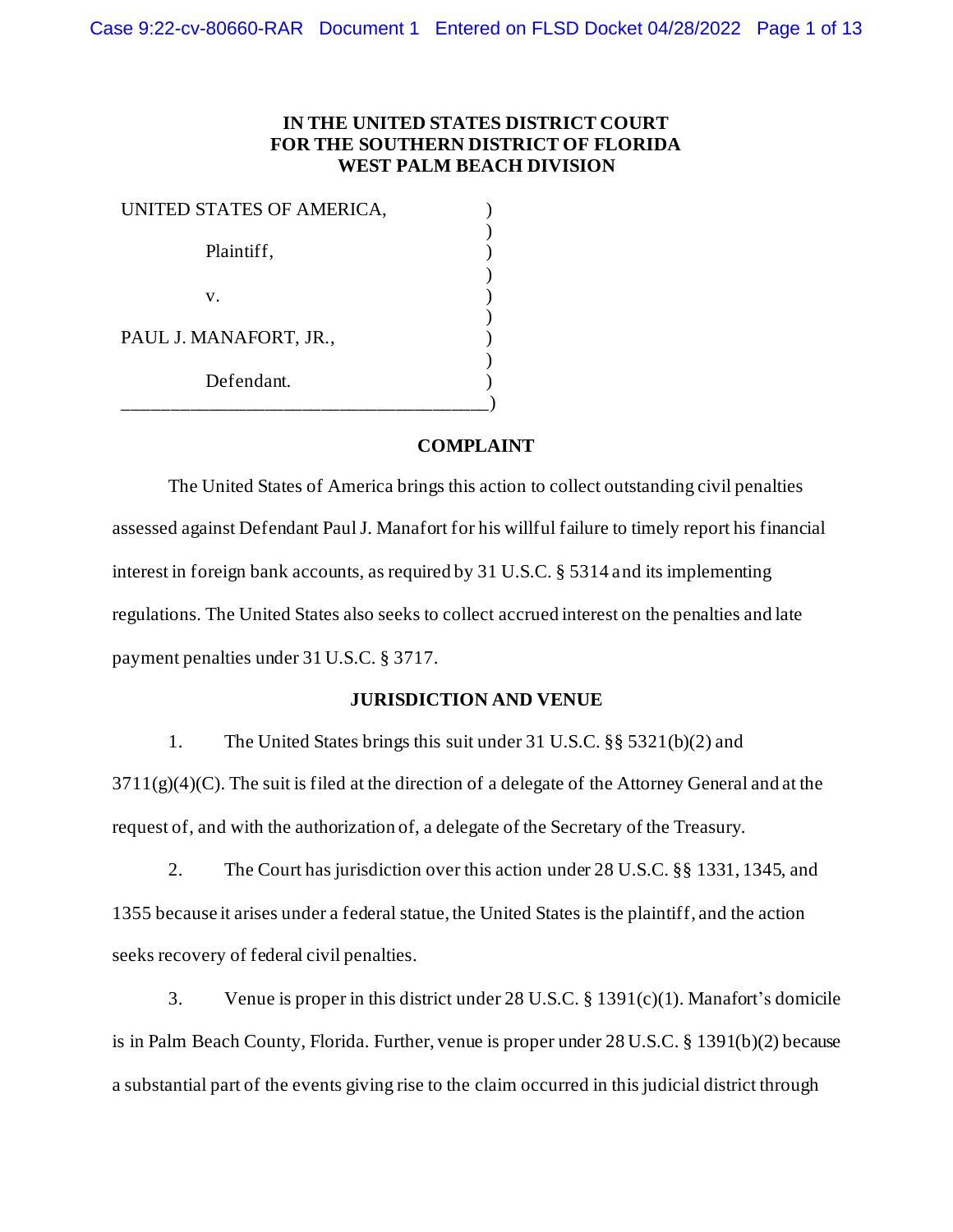Manafort's filing of tax returns from his home. Finally, venue is proper in this district under 28 U.S.C. § 1395(a) because a civil proceeding for the recovery of a penalty may be prosecuted in the district where it accrues or the defendant is found.

## **STATUTORY AND REGULATORY BACKGROUND REGARDING THE DUTY TO REPORT FOREIGN FINANCIAL ACCOUNTS**

4. Section 5314 of Title 31 of the U.S. Code authorizes the Secretary of the Treasury to require United States citizens to report certain transactions with foreign financial agencies. Under the statute's implementing regulations, "[e]ach United States person having a financial interest in, or signature or other authority over, a bank, securities, or other financial account in a foreign country shall report such relationship to the Commissioner of Internal Revenue for each year in which such a relationship exists." 31 C.F.R. § 1010.350(a).

5. A United States person has a financial interest in an account if the owner of record is a person acting as an agent, nominee, attorney, or in some other capacity on behalf of the United States person with respect to the account. 31 C.F.R.  $\S 1010.350(e)(2)(i)$ .

6. To fulfill the reporting requirement, a person must file a Report of Foreign Bank and Financial Accounts, commonly known as an "FBAR." During the years at issue, the FBAR was due by June 30 of the following calendar year. It required filers to report each financial account, provided the individual has aggregate balances across all foreign accounts exceeding \$10,000 during the previous year. 31 C.F.R. § 1010.306(c) (2010). The FBAR required the filer to disclose, among other things, the maximum value of each foreign account during the calendar year reported; the type of account; the name of the financial institution in which the account is held; the account number; and the mailing address of the financial institution in which the account is held.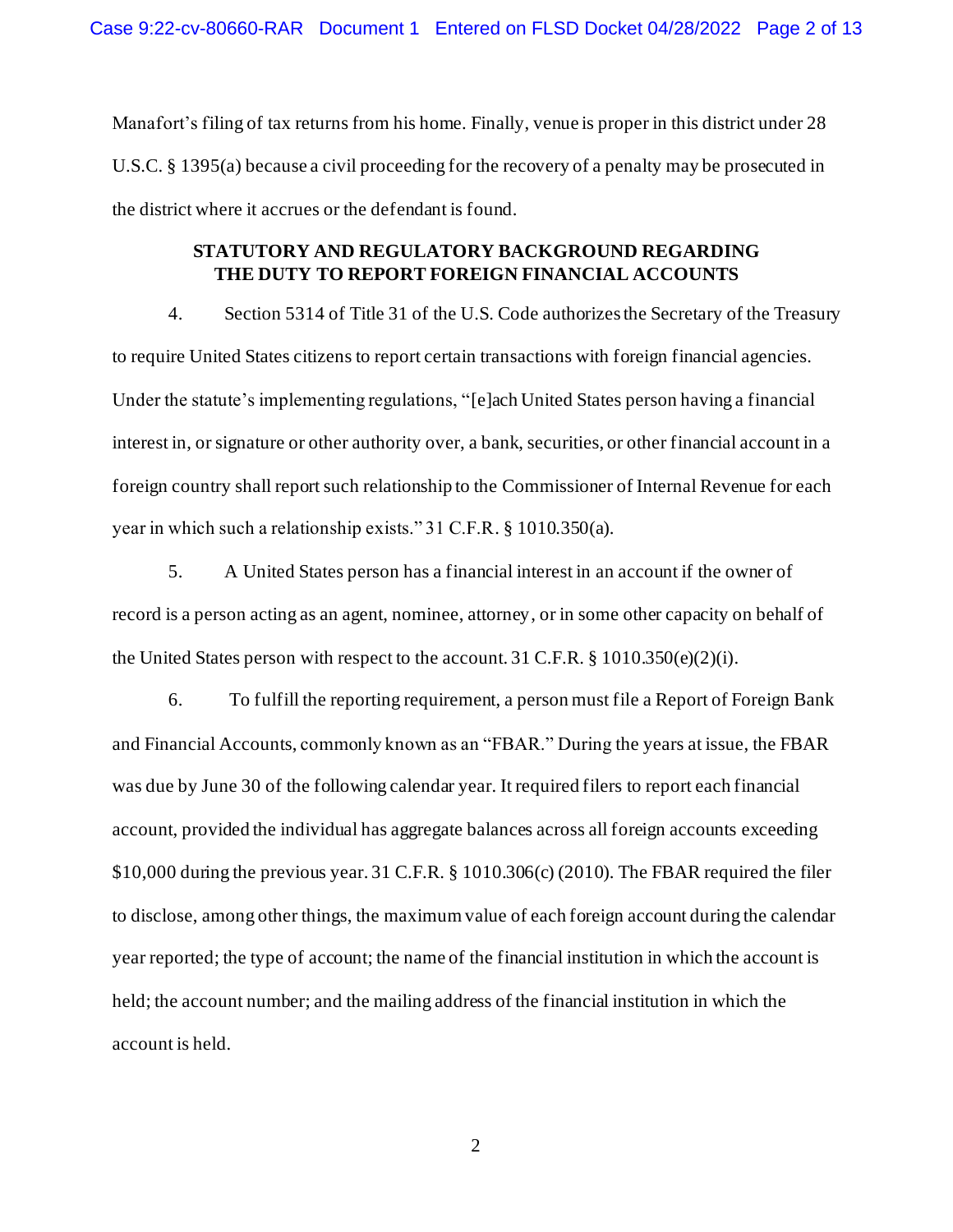7. Schedule B (Form 1040), Interest and Dividends, is an attachment to the federal individual income tax return that is used for reporting, among other things, interest and dividend income. It also requires taxpayers to report any financial interest in, or signature or other authority over, financial accounts located in foreign countries. Schedule B refers to the FBAR filing requirement and alerts the taxpayer that if he or she had an interest in, or signature or other authority over a financial account located in a foreign country, the taxpayer should see the instructions for the exceptions and filing requirements for FinCEN Form 114—the FBAR.

8. Section 5321(a)(5) of Title 31 authorizes the imposition of civil penalties for failure to comply with the reporting requirements of  $\S$  5314. Specifically,  $\S$  5321(a)(5)(C) provides for a willful penalty equal to the greater of \$100,000 or 50% of the balance in the account at the time of the violation.

9. A penalty assessed under 31 U.S.C. § 5321(a)(5)(C) is subject to interest and failure to pay penalties under 31 U.S.C. § 3717.

#### **FACTUAL BACKGROUND**

10. Manafort is a United States citizen, and he was a U.S. citizen at all times relevant to this complaint. After earning a bachelor's degree in business administration and a Juris Doctor degree from Georgetown University, Manafort began a career as a political aide, consultant, and lobbyist. Manafort lobbied on behalf of individuals and entities both in the United States and in foreign countries.

11. For calendar years 2013 and 2014, Manafort hired an accountant to prepare his federal income tax returns. He did not report his interest in foreign accounts on his federal income tax returns or through a timely filed FBAR for calendar years 2013 and 2014.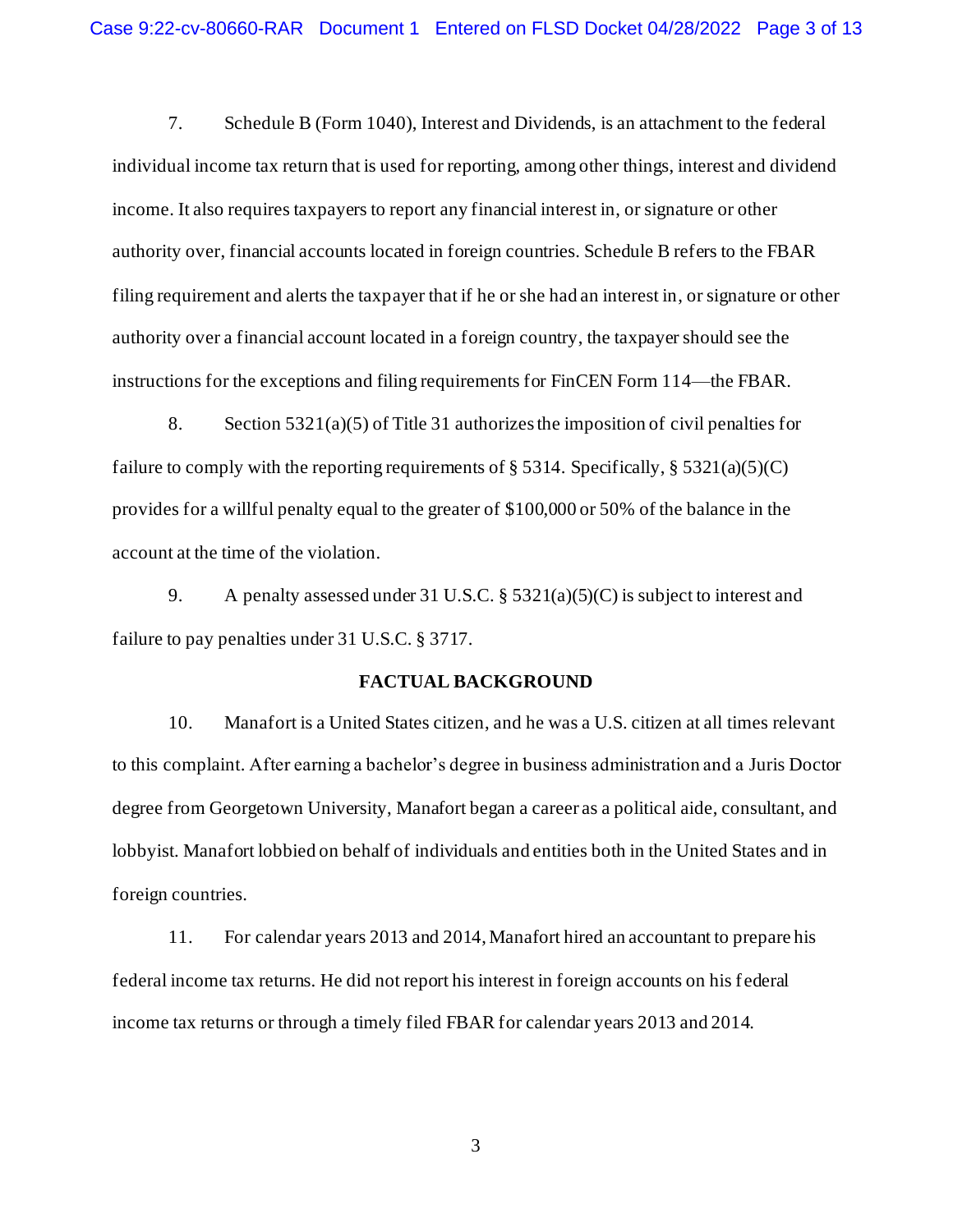#### **Manafort's Foreign Financial Accounts**

12. Starting around 2006, Manafort conducted consulting work through DMP International, LLC ("DMP") or a related entity DMP International, Inc., in Ukraine.

13. DMP registered as an LLC in Delaware in 2011. DMP registered as a foreign LLC operating in the State of Florida in 2012 and remains in active standing today. The LLC's registration lists its principal place of business as Manafort's home in Palm Beach Gardens, FL. Manafort serves as its manager.

14. To assist Manafort's work, DMP employed two additional individuals: Richard W. Gates III, and Konstantin Kilimnik.

15. From 2006 through sometime in 2014, DMP earned consulting income from Ukrainian sources. This income was deposited into accounts Manafort directed to be opened in the countries of Cyprus, St. Vincent and the Grenadines, and the United Kingdom. These accounts, described in paragraph[s 19](#page-4-0)-22, are referred to below as "the accounts."

16. In some instances, Manafort was listed as an authorized signer or beneficial owner of the account. However, many of the accounts were held without the use of Manafort's name at all. Rather, the accounts were held in the name of nominee shell corporations opened or operated by individuals, including Gates and Kilimnik, on Manafort's behalf.

17. Regardless, Manafort still exercised control over, and had access to, each of the accounts.

18. The names of the shell corporations that operated as Manafort's nominees are:

- a. Actinet Trading Limited;
- b. Bletilla Ventures Limited;
- c. Global Endeavour, Inc.;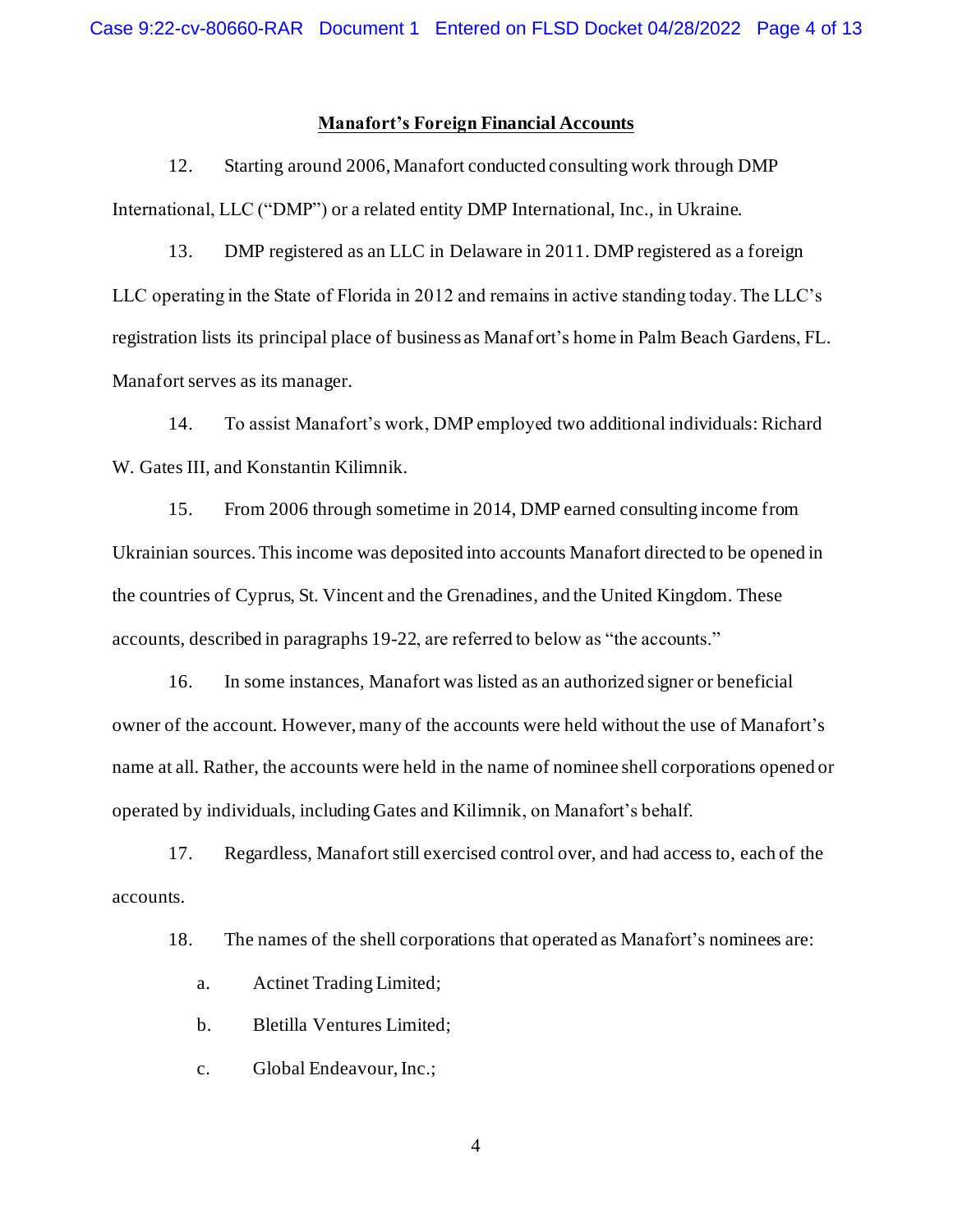- d. Jeunet, Ltd.;
- e. LOAV Advisors Limited;
- f. Lucicle Consultants Limited;
- g. Marziola Holdings Limited;
- h. Olivenia Trading Limited;
- i. Pompolo Limited; and
- j. Yiakora Ventures Limited.
- 19. In 2013, Manafort held a financial interest in the following eight foreign financial

<span id="page-4-0"></span>accounts as the listed beneficial owner, as a person with signature authority, or both. The "account name" column reflects that the account was held at Bank of Cyprus and the last four digits of the account number.

| <b>Account Name</b> | <b>Account Owner</b>       | Location | <b>Account Relationship</b>    |
|---------------------|----------------------------|----------|--------------------------------|
| Cyprus 9326         | <b>Actinet Trading</b>     | Cyprus   | <b>Listed Beneficial Owner</b> |
|                     |                            |          | and Authorized Signer          |
| Cyprus 9815         | <b>Actinet Trading</b>     | Cyprus   | <b>Listed Beneficial Owner</b> |
|                     |                            |          | and Authorized Signer          |
| Cyprus 0480         | <b>Bletilla Ventures</b>   | Cyprus   | <b>Listed Beneficial Owner</b> |
| Cyprus 0791         | <b>Bletilla Ventures</b>   | Cyprus   | <b>Listed Beneficial Owner</b> |
| Cyprus 9075         | <b>LOAV Advisors</b>       | Cyprus   | <b>Listed Beneficial Owner</b> |
| Cyprus 9334         | <b>Lucicle Consultants</b> | Cyprus   | <b>Authorized Signer</b>       |
| Cyprus 9823         | <b>Lucicle Consultants</b> | Cyprus   | <b>Authorized Signer</b>       |
| Cyprus $09-06$      | <b>Yiakora Ventures</b>    | Cyprus   | <b>Listed Beneficial Owner</b> |

<span id="page-4-1"></span>20. In addition to the accounts listed above, during 2013, Manafort had a financial interest in, or other authority over, fourteen more foreign financial accounts because he had the ability to direct and control the use of the funds in the accounts. Manafort transferred funds to his domestic United States accounts, paid DMP's expenses, and paid for his personal expenses via transfers from these accounts that he directed. The accounts were held at Bank of Cyprus,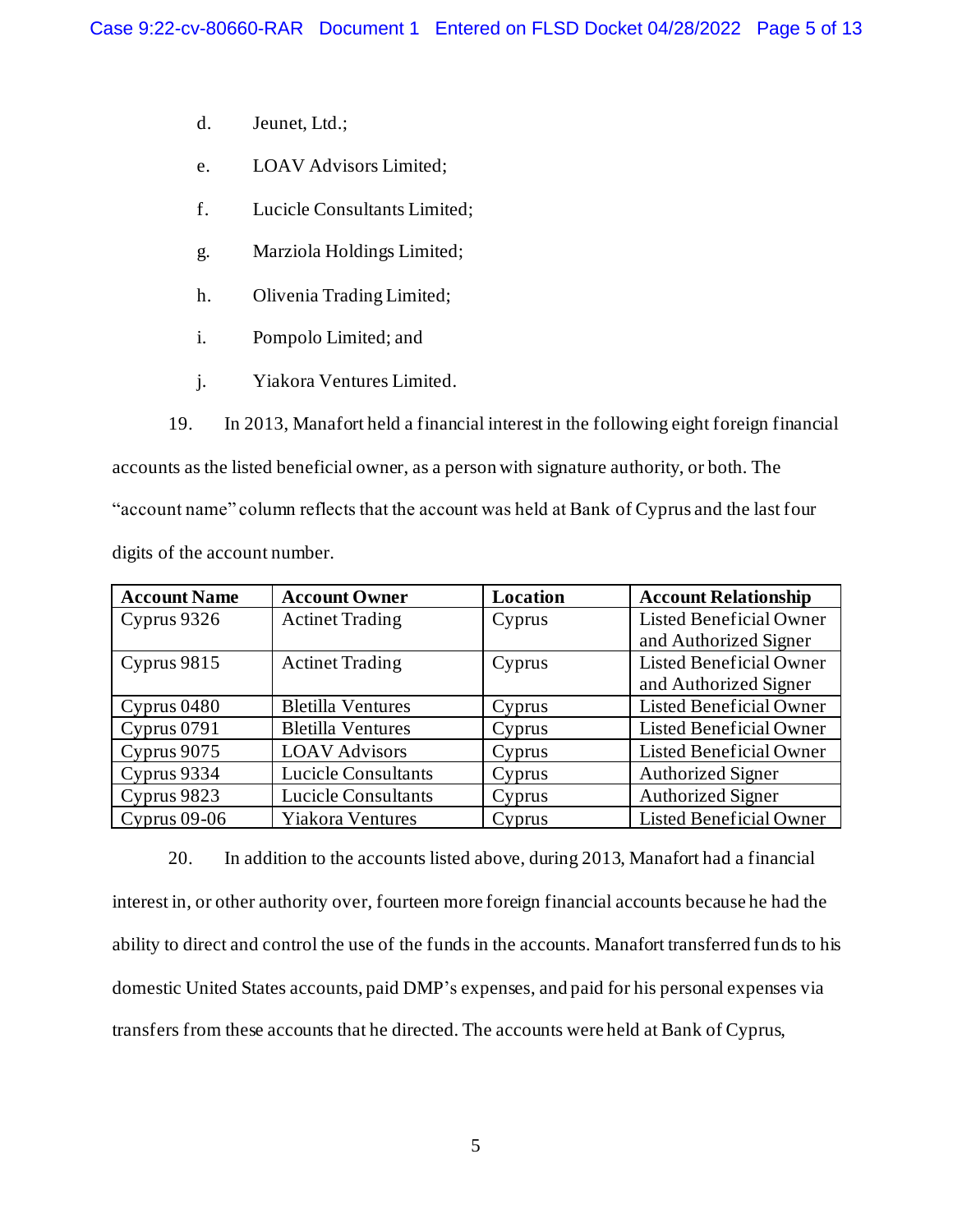Hellenic Bank, HSBC, or Loyal Bank Limited. The numbers in the "account name" column reflect the last four digits of the account number.

| <b>Account Name</b> | <b>Account Owner</b>       | Location              | <b>Account Relationship</b> |
|---------------------|----------------------------|-----------------------|-----------------------------|
| Hellenic 18-01      | <b>Actinet Trading</b>     | Cyprus                | Ability to direct and       |
|                     |                            |                       | control use of funds        |
| Hellenic $18-01(2)$ | <b>Actinet Trading</b>     | Cyprus                | Ability to direct and       |
|                     |                            |                       | control use of funds        |
| Hellenic 25-01      | <b>Bletilla Ventures</b>   | Cyprus                | Ability to direct and       |
|                     |                            |                       | control use of funds        |
| Hellenic $25-01(2)$ | <b>Bletilla Ventures</b>   | Cyprus                | Ability to direct and       |
|                     |                            |                       | control use of funds        |
| Hellenic 23-01      | <b>Lucicle Consultants</b> | Cyprus                | Ability to direct and       |
|                     |                            |                       | control use of funds        |
| Hellenic 23-01 (2)  | <b>Lucicle Consultants</b> | Cyprus                | Ability to direct and       |
|                     |                            |                       | control use of funds        |
| Hellenic $15-01$    | Marziola Holdings          | Cyprus                | Ability to direct and       |
|                     |                            |                       | control use of funds        |
| Cyprus 2557         | <b>Olivenia Trading</b>    | Cyprus                | Ability to direct and       |
|                     |                            |                       | control use of funds        |
| Cyprus 2556         | Olivenia Trading           | Cyprus                | Ability to direct and       |
|                     |                            |                       | control use of funds        |
| Hellenic 24-01      | Olivenia Trading           | Cyprus                | Ability to direct and       |
|                     |                            |                       | control use of funds        |
| <b>HSBC 2057</b>    | Pompolo Ltd.               | <b>United Kingdom</b> | Ability to direct and       |
|                     |                            |                       | control use of funds        |
| Loyal 1840          | Global Endeavour           | St. Vincent and       | Ability to direct and       |
|                     |                            | the Grenadines        | control use of funds        |
| Loyal 1978          | Global Endeavour           | St. Vincent and       | Ability to direct and       |
|                     |                            | the Grenadines        | control use of funds        |
| Loyal 4978          | Jeunet Ltd.                | St. Vincent and       | Ability to direct and       |
|                     |                            | the Grenadines        | control use of funds        |

21. With the exception of Hellenic 23-01 and Hellenic 23-01(2), held in the name of Lucicle Consultants, all of the accounts referenced in paragraph 20 listed both Gates and Kilimnik as beneficial owners. The Lucicle Consultants accounts only listed Gates as a beneficial owner.

22. In 2014, Manafort continued to have a financial interest in, or other authority over, three foreign financial accounts because he had the ability to direct and control the use of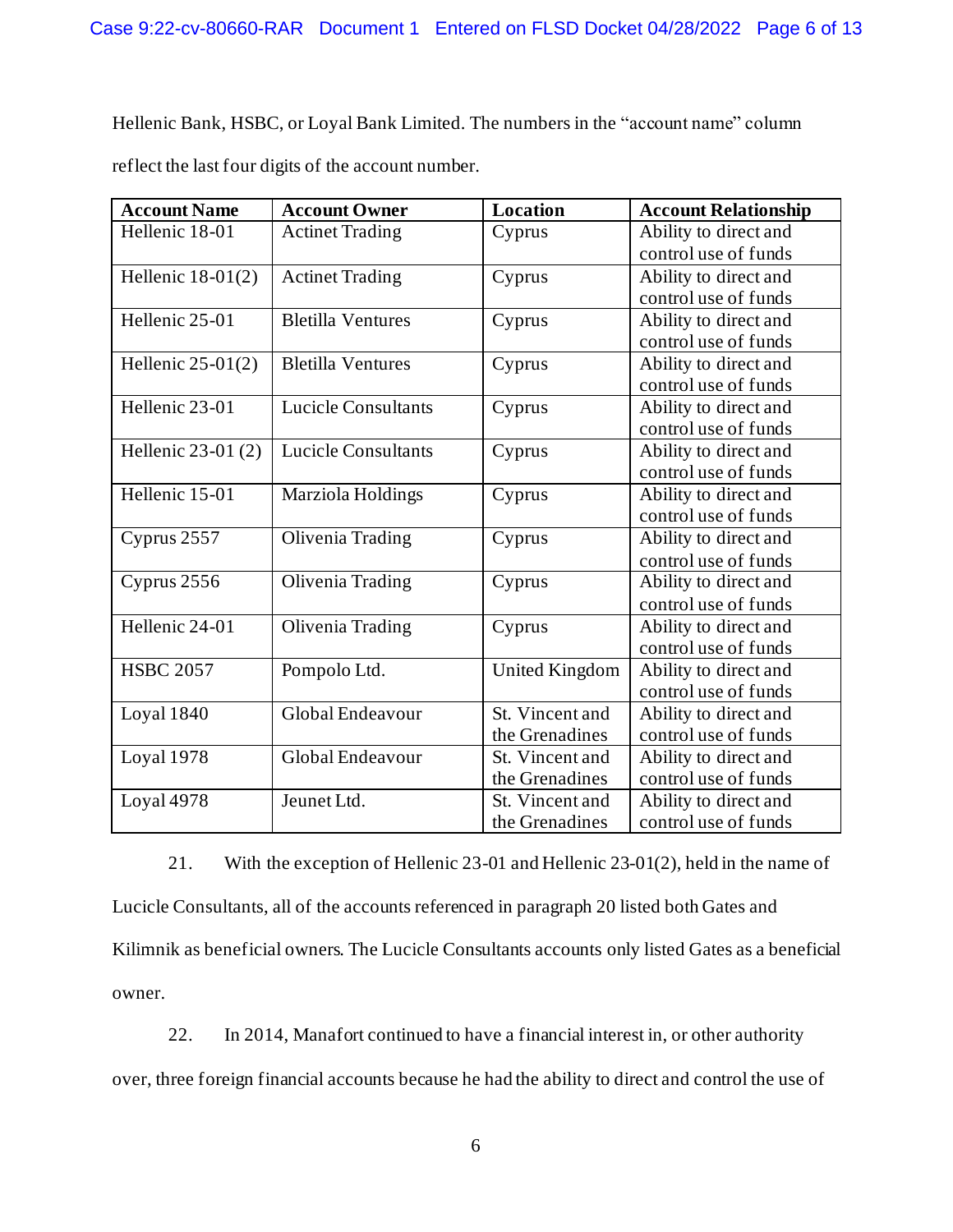the funds in the accounts. Manafort transferred funds to his domestic United States accounts, paid DMP's expenses, and paid for his personal expenses via transfers from these accounts that he directed.

| <b>Account Name</b> | <b>Account Owner</b> | Location        | <b>Account Relationship</b> |
|---------------------|----------------------|-----------------|-----------------------------|
| Loyal $1840$        | Global Endeavour     | St. Vincent and | Ability to direct and       |
|                     |                      | the Grenadines  | control use of funds        |
| Loyal 1978          | Global Endeavour     | St. Vincent and | Ability to direct and       |
|                     |                      | the Grenadines  | control use of funds        |
| Loyal $4978$        | Jeunet Ltd.          | St. Vincent and | Ability to direct and       |
|                     |                      | the Grenadines  | control use of funds        |

#### **Manafort's Failure to Timely Report His Interest in Foreign Financial Accounts**

23. The foreign financial accounts listed in paragraph[s 19](#page-4-0) an[d 20](#page-4-1) had an aggregate maximum balance during 2013 that exceeded \$10,000. Manafort was required to file an FBAR reporting his interests in the accounts no later than June 30, 2014. Manafort was also required to report his interests in the accounts on Schedule B to his 2013 federal individual income tax return.

24. Manafort has never filed an FBAR reporting his interest in foreign accounts for 2013.

25. Manafort filled out a Schedule B as part of his 2013 Form 1040. The Schedule B contained the following question: "At any time during 2013, did you have a financial interest in or signature or other authority over a financial account in a foreign country, such as a bank account, securities account or other financial account?" Manafort incorrectly marked "No."

26. The foreign financial accounts listed in paragraph 22 had an aggregate maximum balance during 2014 that exceeded \$10,000. Manafort was required to file an FBAR reporting his interests in the accounts no later than June 30, 2015. Manafort was also required to report his interests in the accounts on Schedule B to his 2014 federal individual income tax return.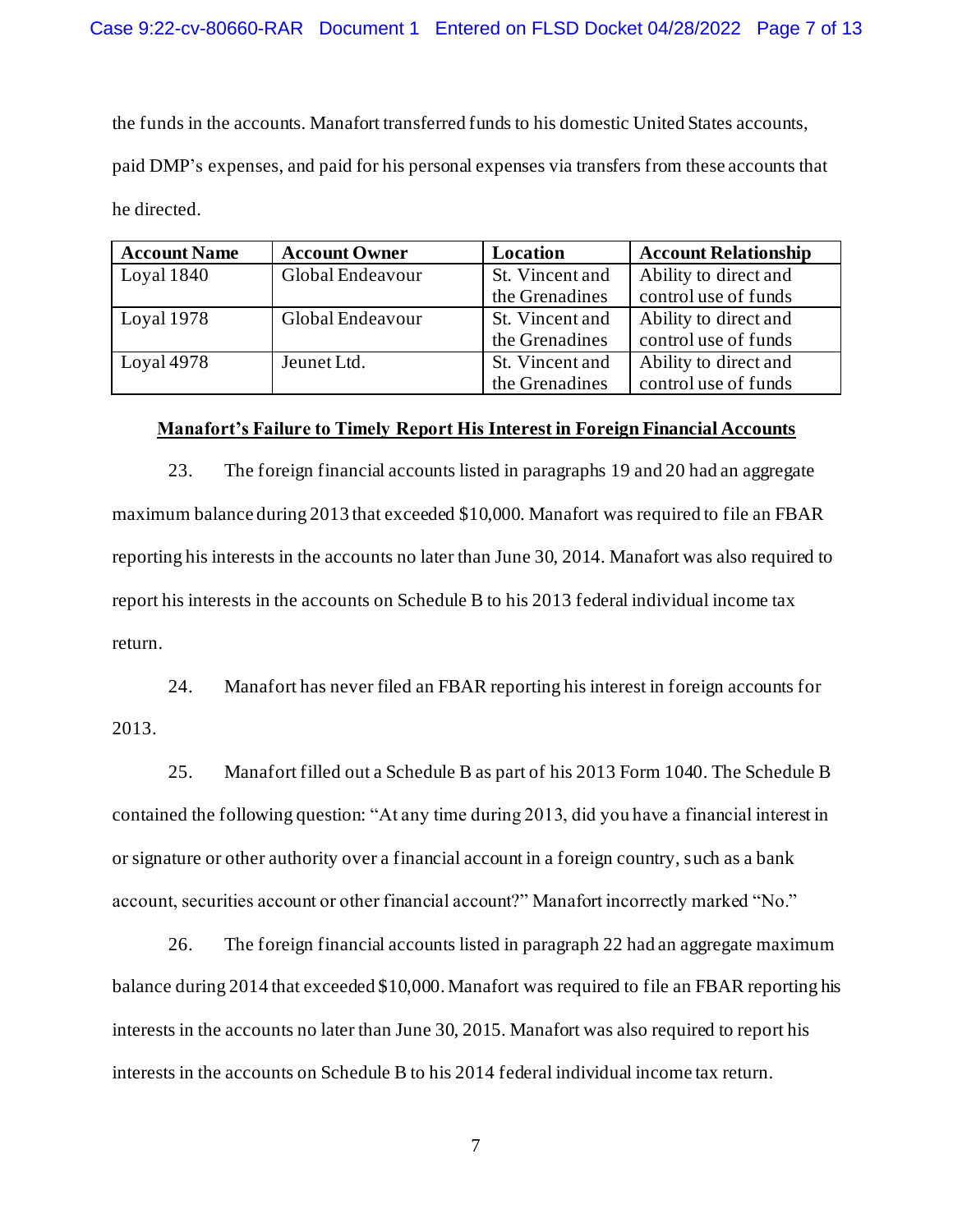27. Manafort has never filed an FBAR reporting his interest in foreign accounts for 2014.

28. Manafort filled out a Schedule B as part of his 2014 Form 1040. The Schedule B contained the following question: "At any time during 2014, did you have a financial interest in or signature or other authority over a financial account in a foreign country, such as a bank account, securities account or other financial account?" Manafort incorrectly marked "No."

#### **Manafort's Criminal Cases, Pleas of Guilt, and Presidential Pardon**

29. During the presidential election campaign of 2016, Manafort was hired as campaign manager for President Donald Trump. During and after the 2016 campaign, allegations surrounding the election and certain foreign agent lobbying arose and a special counsel was appointed to investigate. As a result of that investigation, two separate criminal cases were brought against Manafort: *United States v. Manafort et al.,* Case No. 1:17-cr-201 (D.C.) ("D.C. Case") and *United States v. Manafort et al.,* Case No. 1:18-cr-83 (E.D. Va.) ("Virginia Case").

30. The Virginia Case went to trial on July 31, 2018. On August 21, 2018, the jury returned guilty verdicts for eight counts, including Count 12, which criminally charged Manafort with the failure to file an FBAR for the 2012 calendar year in violation of 31 U.S.C. § 5322. The jury failed to reach a verdict, and the court declared a mistrial, on the remaining counts. Virginia Case, ECF 257 & 280.

31. In the D.C. Case, a final superseding information was filed against Manafort on September 14, 2018. On the same day, Manafort pleaded guilty to the two counts contained in the information. One of the counts was a conspiracy charge under 18 U.S.C. § 371. The information alleged that Manafort "conspired . . . to commit offenses against the United States,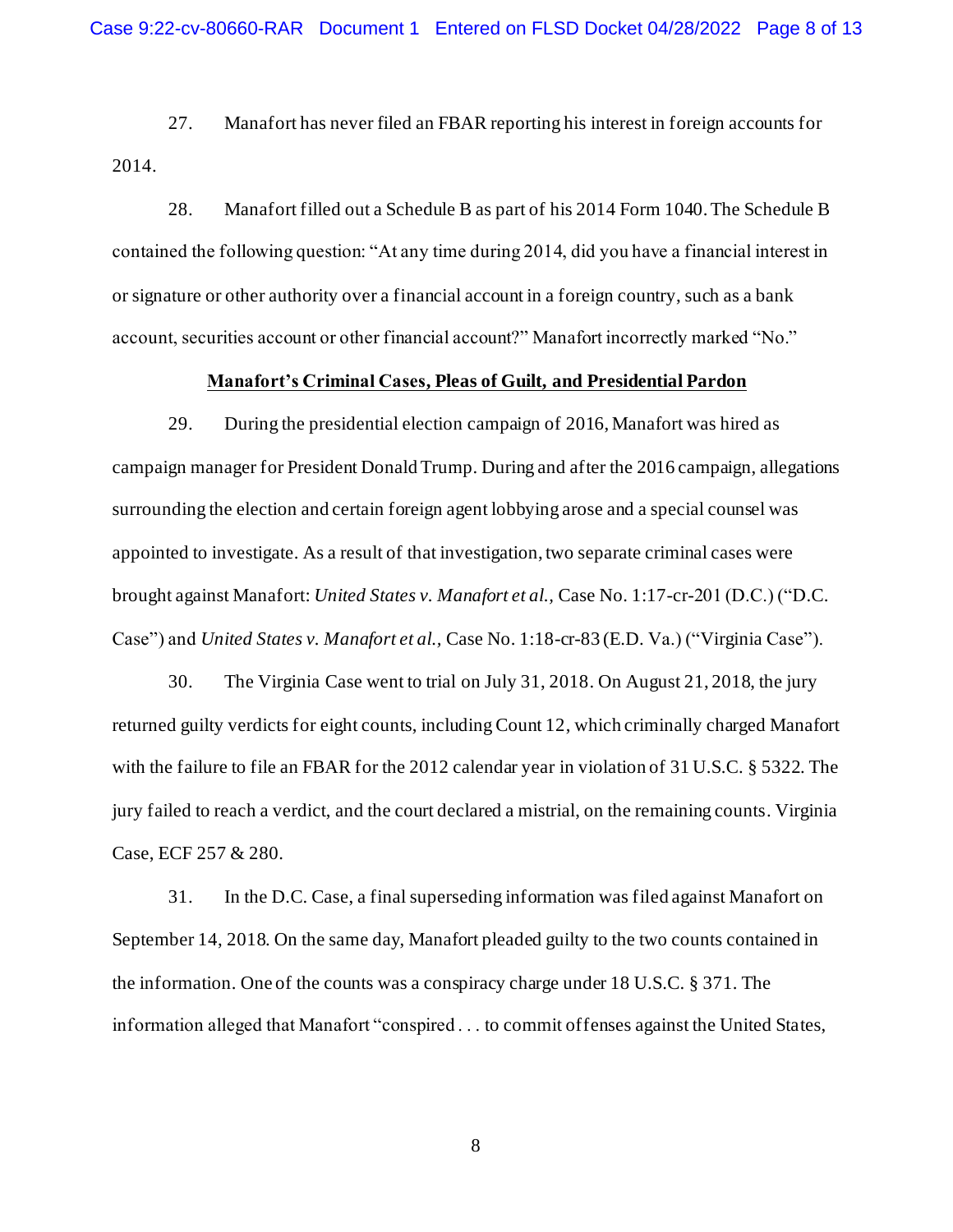to wit, ... (b) tax fraud (in violation of 26 U.S.C.  $\S 7206(1)$ ); [and] (c) failing to file Foreign

Bank Account Reports (in violation of 31 U.S.C. §§ 5312 and 5322(b))."

32. As part of his plea to the superseding information in the D.C. Case, Manafort

agreed that the jointly filed Statement of the Offenses and Other Acts fairly and accurately

described his actions and involvement. DC Case, ECF 423, 424.

33. The Statement of the Offenses and Other Acts, filed at ECF No. 423 in the D.C.

Case, detailed Manafort's willful failure to comply with the FBAR filing requirements for

several years, including 2013 and 2014:

From 2008 through 2014, MANAFORT caused millions of dollars of wire transfers to be made from offshore nominee accounts, without paying taxes on that income…

MANAFORT directly and through Gates repeatedly mislead his bookkeeper and tax accountants, including by not disclosing Manafort's overseas accounts and income…

MANAFORT owned and controlled a range of foreign bank accounts in Cyprus, the Grenadines, and the United Kingdom. MANAFORT directly and through Gates maintained these accounts, including by managing them and by making substantial transfers from the accounts to both himself and vendors for personal items and his family. MANAFORT was aware that many of these accounts held well in excess of \$10,000 in the aggregate at some point during each year in which they existed. MANAFORT did not report the accounts' existence to his bookkeeper and his tax preparers in an effort to hide them, and to avoid disclosing their existence on an FBAR filing.

… MANAFORT was also aware that it was illegal to fail to report information to the IRS regarding the existence of foreign bank accounts, as required by Schedule B of the IRS Form 1040. MANAFORT also understood at the time that a U.S. person who had a financial interest in, or signature or other authority over, a bank account or other financial account in a foreign country, which exceeded \$10,000 in any one year (at any time during that year), was required to report the account to the Department of the Treasury…

Knowing the existence of his reportable foreign accounts and hidden income, MANAFORT knowingly, intentionally, and willfully filed and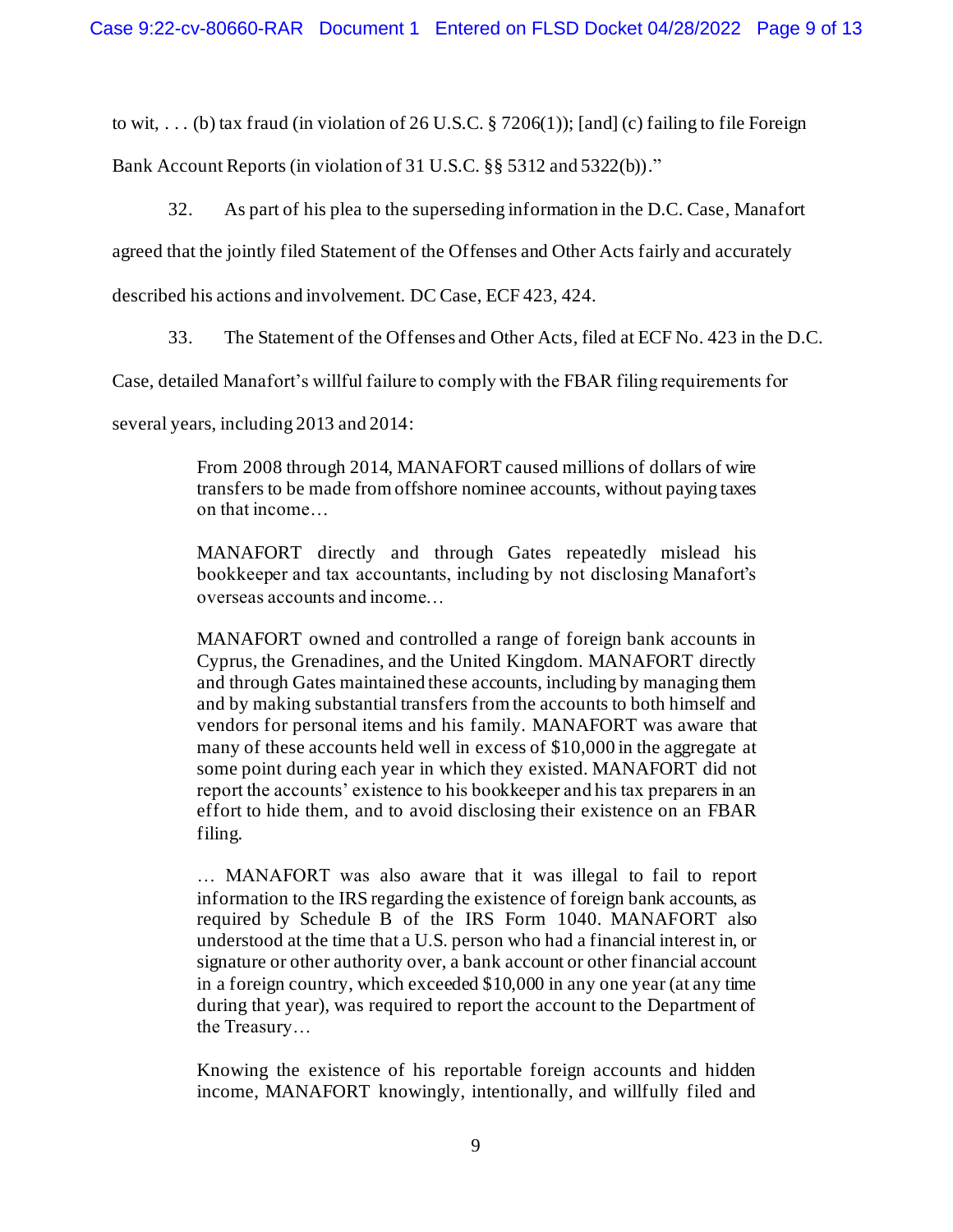conspired to file false tax returns from 2006-2015 in that he said he did not have reportable foreign bank account when he knew that he did, he did not report income that he knew he in fact had earned, and he did not file Foreign Bank Account Reports.

34. The courts in the D.C. Case and the Virginia case entered judgments finding Manafort guilty. Manafort was sentenced to prison.

35. On December 23, 2020, President Donald Trump pardoned Paul Manafort for his convictions in the D.C. Case and the Virginia Case.

# **CLAIMS FOR RELIEF**

# **Count I (Judgment for Unpaid 2013 FBAR Penalty Pursuant to 31 U.S.C. § 5321)**

36. In 2013, Manafort had a financial interest in or signature authority over at least 18 accounts in Cyprus, one account in the United Kingdom, and three accounts in St. Vincent and the Grenadines, identified in paragraphs [19](#page-4-0) an[d 20](#page-4-1), in which the maximum aggregate balance exceeded \$10,000.

37. Manafort was required to report to the United States his interest in these foreign accounts in an FBAR filed on or before June 30, 2014.

38. Manafort's failure to report these accounts in a timely-filed FBAR was willful within the meaning of 31 U.S.C.  $\S$  5321(a)(5).

39. Of the 22 accounts identified in paragraphs [19](#page-4-0) an[d 20](#page-4-1), nineteen had a zero balance as of June 30, 2014, and two had a balance of less than \$200,000. The other account, Loyal 4978, held in the name of Jeunet Ltd. in St. Vincent and the Grenadines, had a balance of \$443,594 as of June 30, 2014.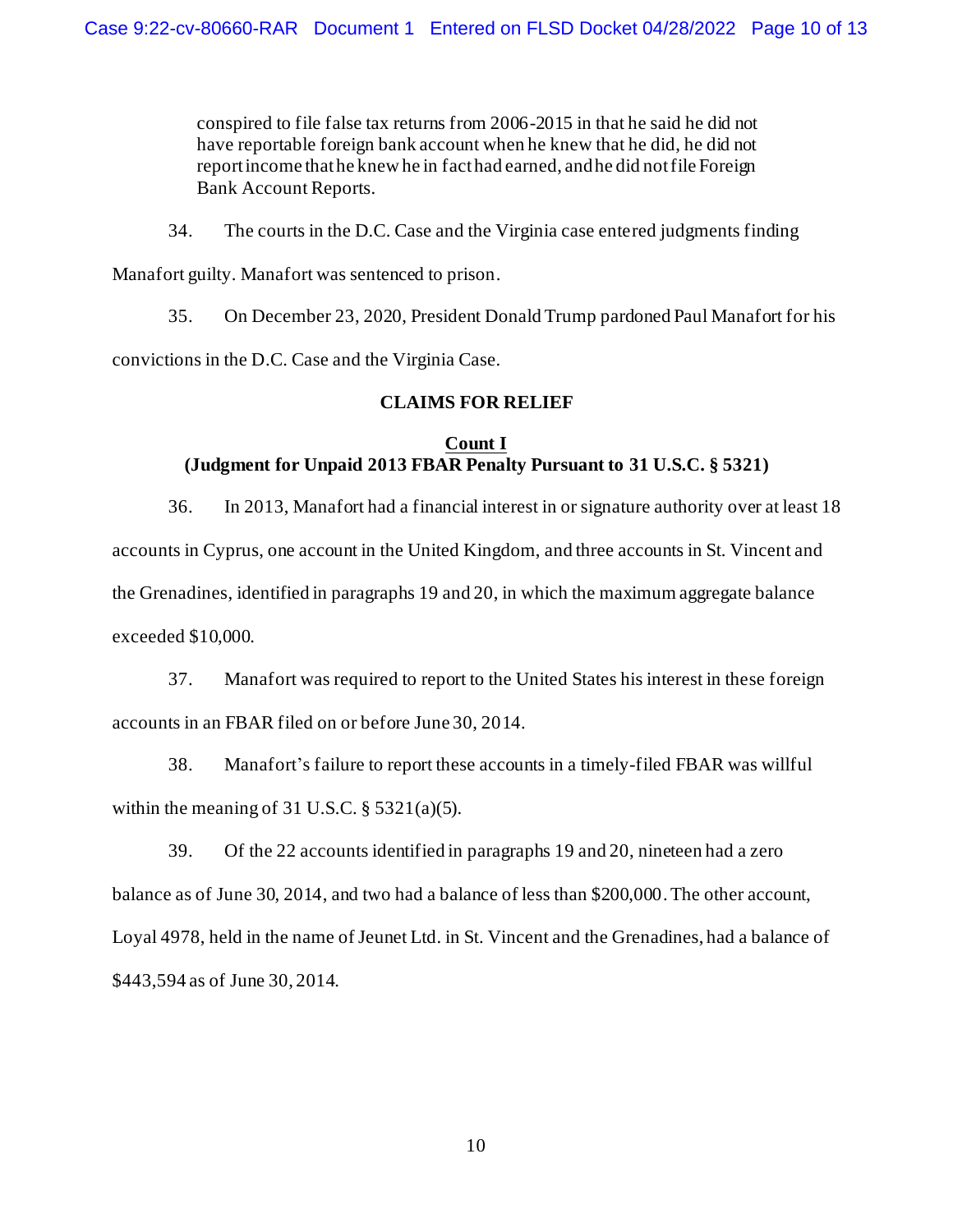40. On May 5, 2020, a delegate of the Secretary of the Treasury, in accordance with 31 U.S.C. § 5321, timely assessed against Manafort a penalty for his willful failure to timely file a 2013 FBAR.

41. This claim is timely because it was filed less than two years from the date of the assessment. 31 U.S.C. § 5321(b)(2).

42. On July 23, 2020, a delegate of the Secretary of the Treasury sent Manafort notice of the assessment of the 2013 FBAR penalties and demand for payment.

43. Despite notice and demand for payment, Manafort has failed to pay the penalties assessed against him. As a result, he owes the United States \$2,321,797 for the willful FBAR penalty for 2013, plus interest and failure to pay penalty under 31 U.S.C. § 3717, and associated fees. Interest and statutory additions continue to accrue.

# **Count II (Judgment for Unpaid 2014 FBAR Penalty Pursuant to 31 U.S.C. § 5321)**

44. In 2014, Manafort had a financial interest in or signature authority over at least three accounts in St. Vincent and the Grenadines, identified above in paragraph 22, in which the aggregate balance exceeded \$10,000.

45. Manafort was required to report to the United States his interest in the foreign accounts in an FBAR filed on or before June 30, 2015.

46. Manafort's failure to report these accounts in a timely-filed FBAR was willful within the meaning of 31 U.S.C.  $\S$  5321(a)(5).

47. Each of the three accounts identified in paragraph 22 had a balance of less than \$200,000 as of June 30, 2015.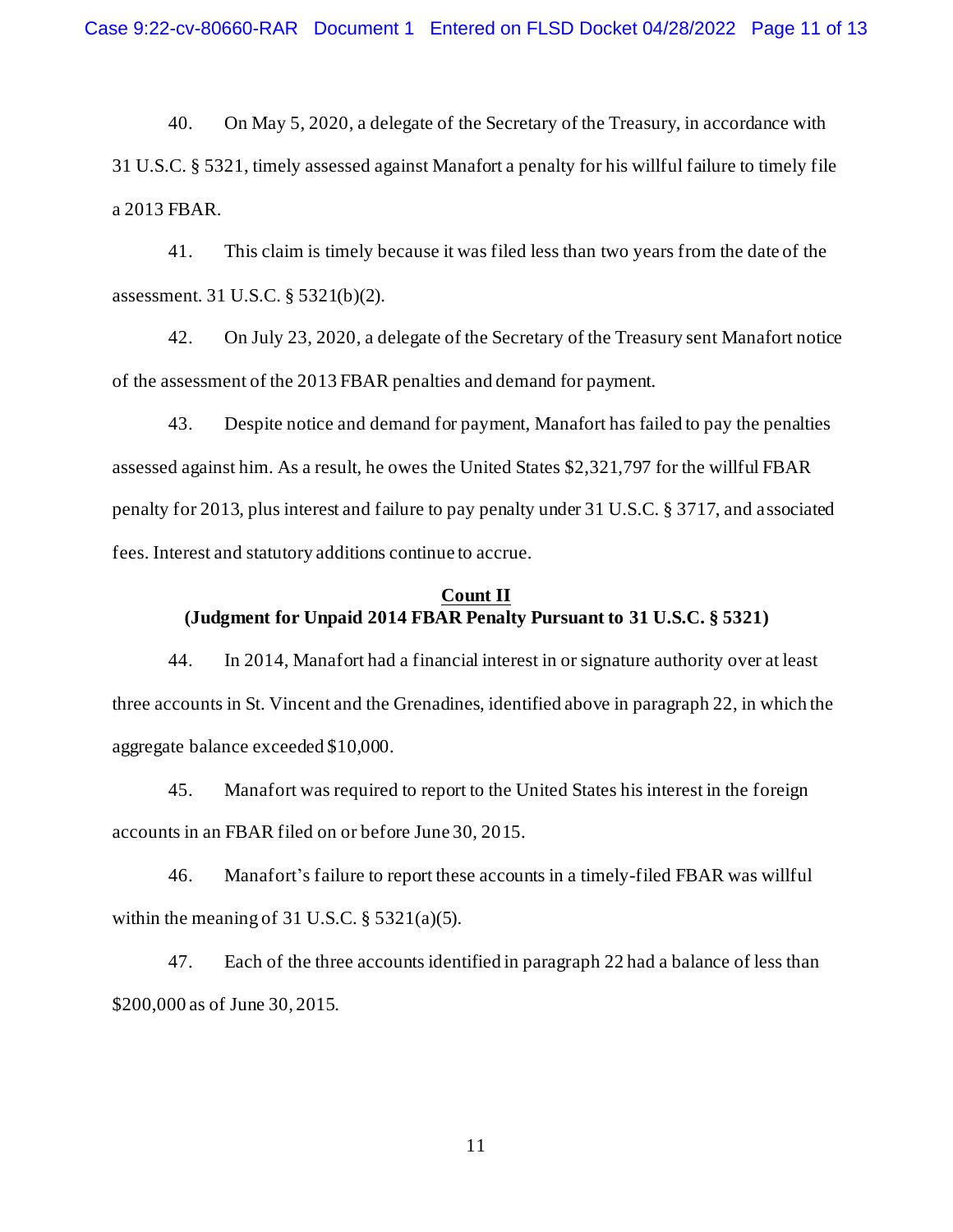48. On May 5, 2020, a delegate of the Secretary of the Treasury, in accordance with 31 U.S.C. § 5321, timely assessed against Manafort a penalty for his willful failure to timely file a 2014 FBAR.

49. This claim is timely because it was filed less than two years from the date of the assessment. 31 U.S.C. § 5321(b)(2).

50. On July 23, 2020, a delegate of the Secretary of the Treasury sent Manafort notice of the assessment of the 2014 FBAR penalties and demand for payment.

51. Despite the notice and demand for payment, Manafort failed to pay the penalties assessed against him. As a result, he owes \$300,000 for the willful FBAR penalty for 2014, plus interest and a failure to pay penalty under 31 U.S.C. § 3717, and associated fees. Interest and statutory additions continue to accrue.

WHEREFORE, the United States of America requests that the Court:

- A. Enter judgment against Paul J. Manafort and in favor of the United States as to Counts I through II in the amount of \$2,976,350.15 for the FBAR penalties assessed against him for calendar years 2013 and 2014 under 31 U.S.C.  $\S$  5321(a)(5); interest pursuant to 31 U.S.C. § 3717(a)-(c) through April 1, 2022; and late payment penalties pursuant to 31 U.S.C. § 3717(e)(2) through April 1, 2022;
- B. That the Court award the United States post-judgment interest under 28 U.S.C. § 1961 and post-judgment failure-to-pay penalties under 31 U.S.C. § 3717(e) to the date of payment; and
- C. Award the United States its costs incurred in connection with this action, along with such other relief as justice requires.

Dated: April 28, 2022 Respectfully submitted,